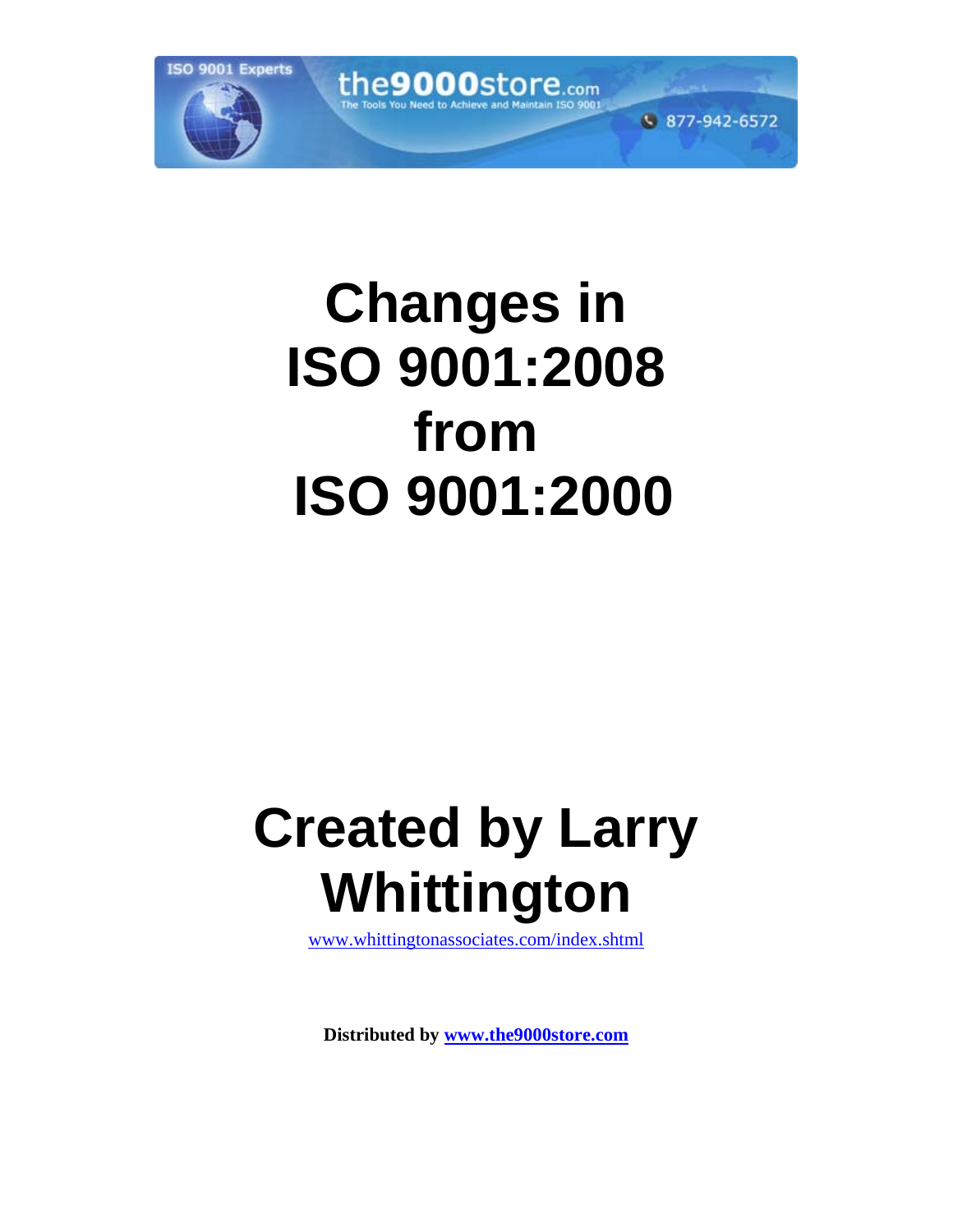# *ISO-IAF Joint Plan*

According to a joint announcement by the ISO (International Organization for Standardization) and the IAF (International Accreditation Forum), the two organizations have agreed to an implementation plan for a smooth migration to ISO 9001:2008.

1) Certification of conformity to ISO 9001:2008 will only be issued after publication of ISO 9001:2008 (issued November 15, 2008) and after a routine surveillance audit or re-certification audit against ISO 9001:2008.

2) One year after publication of ISO 9001:2008, all certifications issued (new certifications and recertifications) must be to ISO 9001:2008.

3) Two years after publication of ISO 9001:2008, existing ISO 9001:2000 certifications will not be valid.

This plan is possible, because ISO and IAF agreed that ISO 9001:2008 introduces no new requirements. The revised quality standard only introduces clarifications to the ISO 9001:2000 requirements, as well as, changes to improve consistency with ISO 14001:2004, the environmental standard.

# *ISO 9001:2008 Differences*

The differences in ISO 9001:2008 vs. ISO 9001:2000 are described below. Deleted ISO 9001:2000 text is indicated by strikethroughs. New ISO 9001:2008 text is **highlighted** and underlined. The underlining will allow readers to distinguish the new text, even if this paper is printed without color.

Most of the text in ISO 9001:2000 has not been affected by ISO 9001:2008. Text from the standard is shown in this paper as *Italics* to distinguish it from comments.

**Note:** This paper on the changes in ISO 9001:2008 has been reproduced by permission of the author, Larry Whittington. You can contact him at <Larry@WhittingtonAssociates.com>.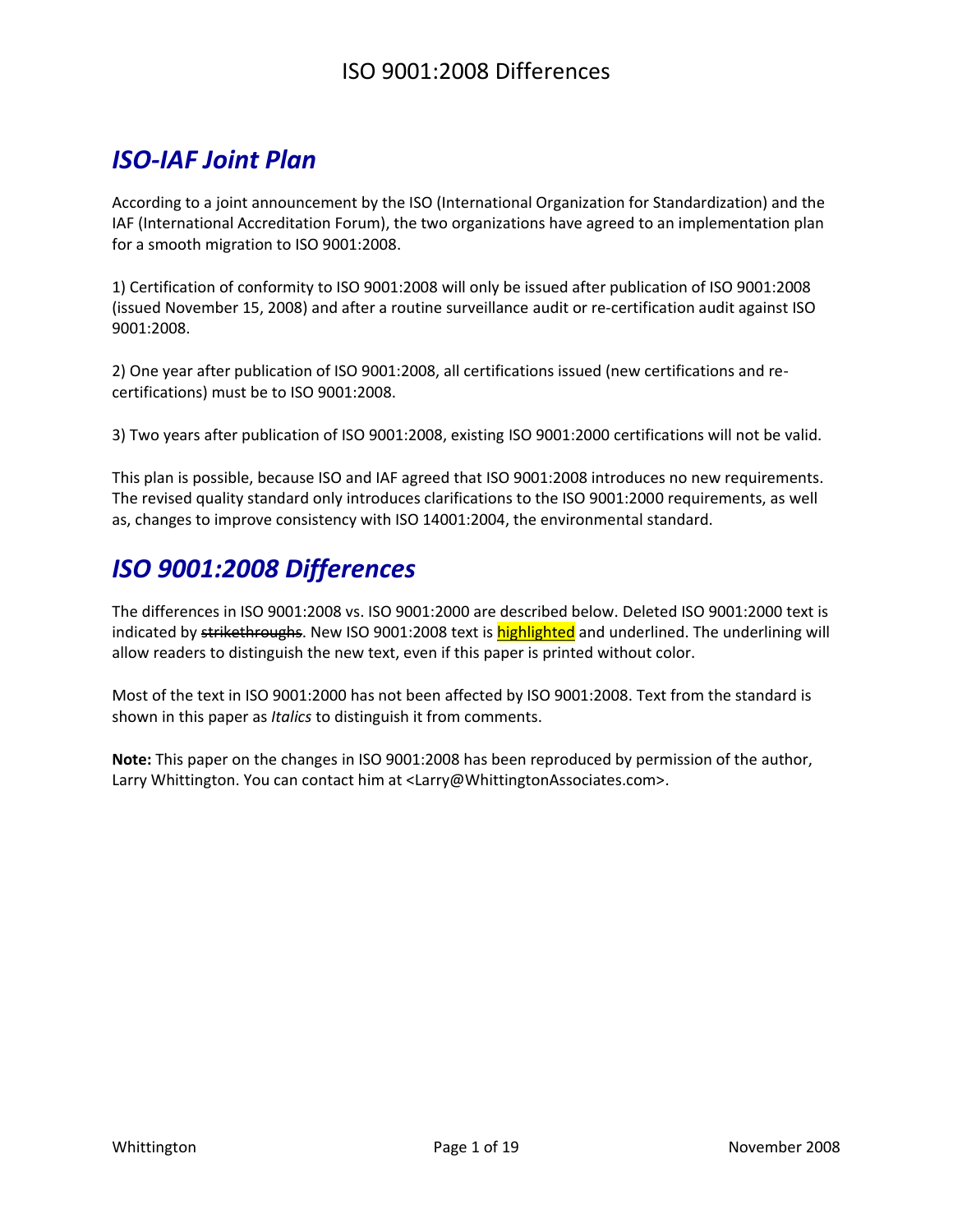# *ISO 9001:2008 - Introduction*

#### **0.1 General**

In the Introduction, ISO 9001:2008 adds "organizational environment", "change", and "risk" to the list of factors that influence the design and implementation of a quality management system. The other changes to this text are minor revisions to the other factors, as well as, the use of a bulleted list.

*The design and implementation of an organization's quality management system is influenced by*

*- its organizational environment, change in that environment, and the risks associated with that environment,*

- *- its varying needs,*
- *- its particular objectives,*
- *- the products it provides provided,*
- *- the processes it employs employed, and*
- *- its the size and organizational structure of the organization.*

Later in section 0.1, ISO 9001:2008 changes "regulatory" to "statutory and regulatory" and clarifies that the customer, statutory, and regulatory requirements are those applicable to the product.

*This International Standard can be used by internal and external parties, including certification bodies, to assess the organization's ability to meet customer, statutory, and regulatory requirements applicable to the product, and the organization's own requirements.*

#### **0.2 Process Approach**

In the Process Approach section, ISO 9001:2008 switches from having to "identify" linked activities to "determine" linked activities. The section clarifies that a Process can be an activity or set of activities.

*For an organization to function effectively, it has to identify determine and manage numerous linked activities. An activity or set of activities using resources, and managed in order to enable the transformation of inputs into outputs, can be considered as a process.*

Also in this section, the definition of the Process Approach has been clarified by adding "to produce the desired outcome" to the text below:

*The application of a system of processes within an organization, together with the identification and*  interactions of these processes, and their management to produce the desired outcome, can be referred *to as the "process approach".*

#### **0.3 Relationship with ISO 9004**

The planned revision to ISO 9004:2000 is expected in 2009 with extensive changes, including a new clause structure that no longer matches that of ISO 9001.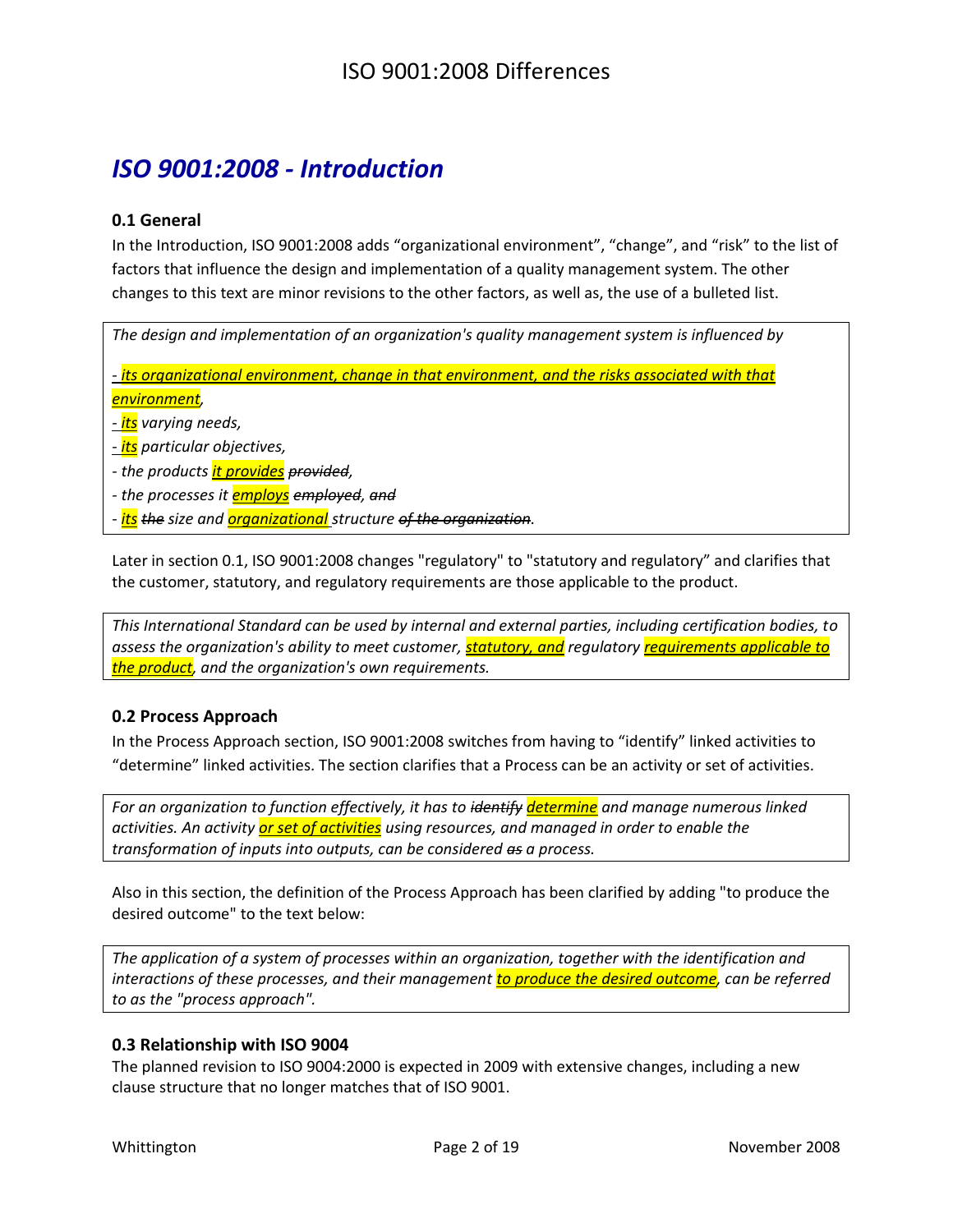As a result, ISO 9001:2008 no longer refers to the two standards as having, "similar structures in order to assist their application as a consistent pair." The title of the revamped ISO 9004 is expected to be, "Managing for the Sustained Success of an Organization - A Quality Management Approach".

*The present editions of ISO 9001 and ISO 9004 have been developed as a consistent pair of are quality management system standards which have been designed to complement each other, but can also be used independently. Although the two International Standards have different scopes, they have similar structures in order to assist their application as a consistent pair.*

#### ISO 9001:2008 adds a Note about the upcoming revision to ISO 9004.

*NOTE: At the time of the publication of this International Standard, ISO 9004 is under revision. The revised edition of ISO 9004 will provide guidance to management for achieving sustained success for any organization in a complex, demanding, and ever changing, environment. ISO 9004 provides a wider focus on quality management than ISO 9001; it addresses the needs and expectations of all interested parties and their satisfaction, by the systematic and continual improvement of the organization's performance. However, it is not intended for certification, regulatory, or contractual use.*

#### **0.4 Compatibility with Other Management Systems**

The change at this section is to refer to ISO 14001:2004 instead of ISO 14001:1996, and to refer to the appendix that compares the clauses of ISO 9001:2008 to the clauses of ISO 14001:2004.

*This International Standard has been aligned with ISO 14001:1996 in order During the development of this International Standard, due consideration was given to the provisions of ISO 14001:2004 to enhance the compatibility of the two standards for the benefit of the user community. Annex A shows the correspondence between ISO 9001:2008 and ISO 14001:2004.*

# *ISO 9001:2008 - Scope*

#### **1. Scope**

#### **1.1 General**

This section still explains that ISO 9001 specifies requirements for a quality management system. It refers to the product as meeting customer and applicable "regulatory" requirements, as well as, enhancing customer satisfaction by assuring conformity to customer and applicable "regulatory" requirements. ISO 9001:2008 has expanded the uses of "regulatory" to "statutory and regulatory".

*a) needs to demonstrate its ability to consistently provide product that meets customer and applicable statutory and regulatory requirements, and*

*b) aims to enhance customer satisfaction through the effective application of the system, including processes for continual improvement of the system and the assurance of conformity to customer and applicable statutory and regulatory requirements.*

The Note at this General section used to say the term "product" applied only to the product intended for, or required by, a customer. ISO 9001:2008 has expanded Product to include any intended output resulting from the product realization processes.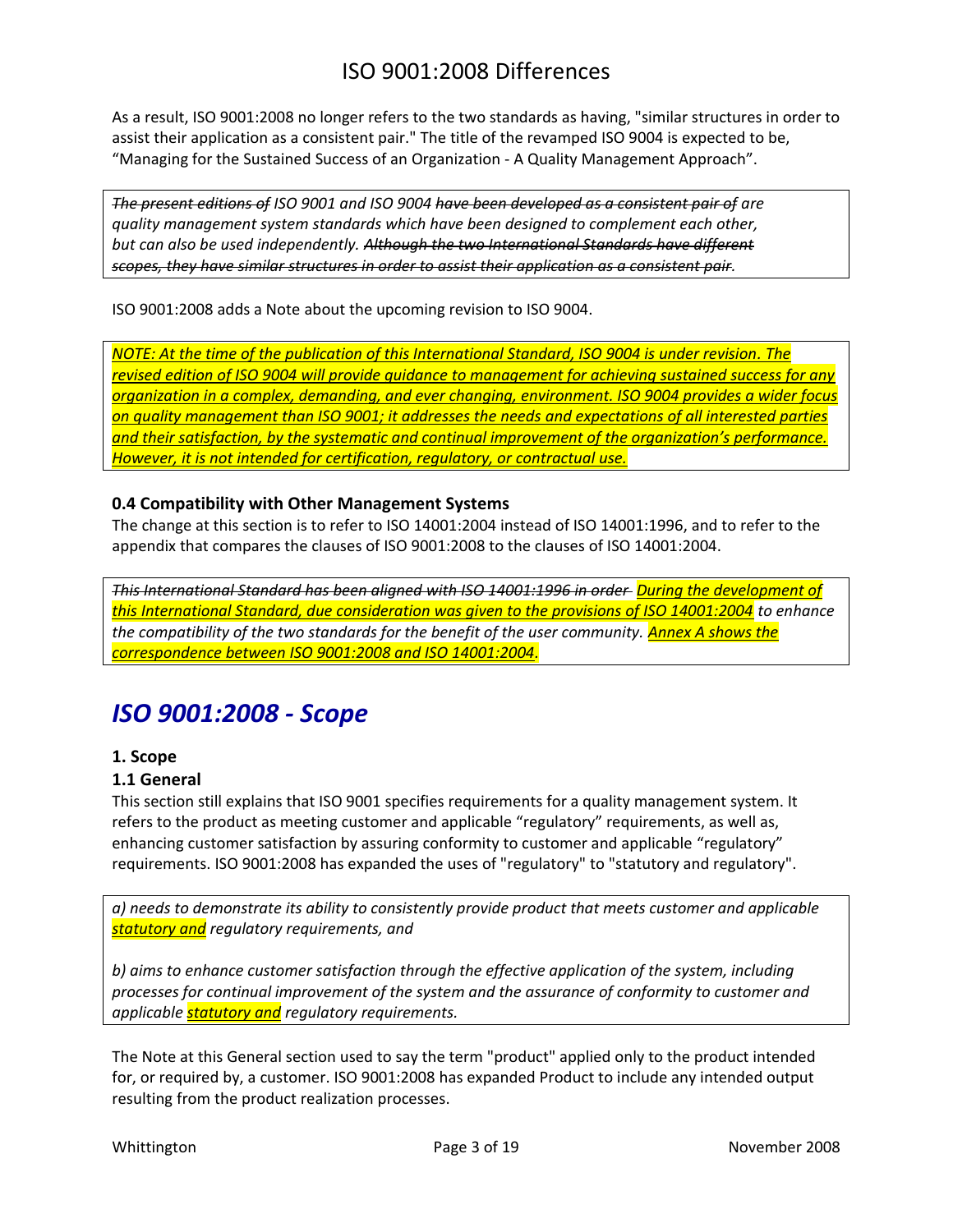*NOTE 1: In this International Standard, the term "product" only applies only to* 

*- a the product intended for, or required by, a customer,*

*- any intended output resulting from the product realization processes.*

A second Note has been added to explain that "statutory and regulatory" requirements can be expressed as "legal" requirements.

*NOTE 2: Statutory and regulatory requirements can be expressed as legal requirements.* 

#### **1.2 Application**

ISO 9001:2000 stated that a requirement exclusion cannot affect the organization's ability, or responsibility, to provide product that meets customer and applicable regulatory requirements. ISO 9001:2008 replaces "regulatory" with "statutory and regulatory".

*Where exclusions are made, claims of conformity to this International Standard are not acceptable unless these exclusions are limited to requirements within Clause 7, and such exclusions do not affect the organization's ability, or responsibility, to provide product that meets customer and applicable statutory and regulatory requirements.*

# *ISO 9001:2008 – Normative Reference*

#### **2. Normative Reference**

Although the text at this section has been significantly reduced (the deleted text is not shown), the key change is to refer to ISO 9000:2005 instead of the old ISO 9000:2000.

*The following referenced documents are indispensable for the application of this document. For dated references, only the edition cited applies. For undated references, the latest edition of the referenced document (including any amendments) applies.*

*ISO 9000:20002005, Quality management systems - Fundamentals and vocabulary*

# *ISO 9001:2008 – Terms and Definition*

#### **3. Terms and Definitions**

The change at this section was to no longer explain the supply chain terms, including that "supplier" replaced "subcontractor" and "organization" replaced "supplier". The explanation was needed for the transition from ISO 9001:1994 to ISO 9001:2000, but not now. The only text remaining is shown below:

*For the purposes of this document International Standard, the terms and definitions given in ISO 9000 apply.*

*Throughout the text of this International Standard, wherever the term "product" occurs, it can also mean "service".*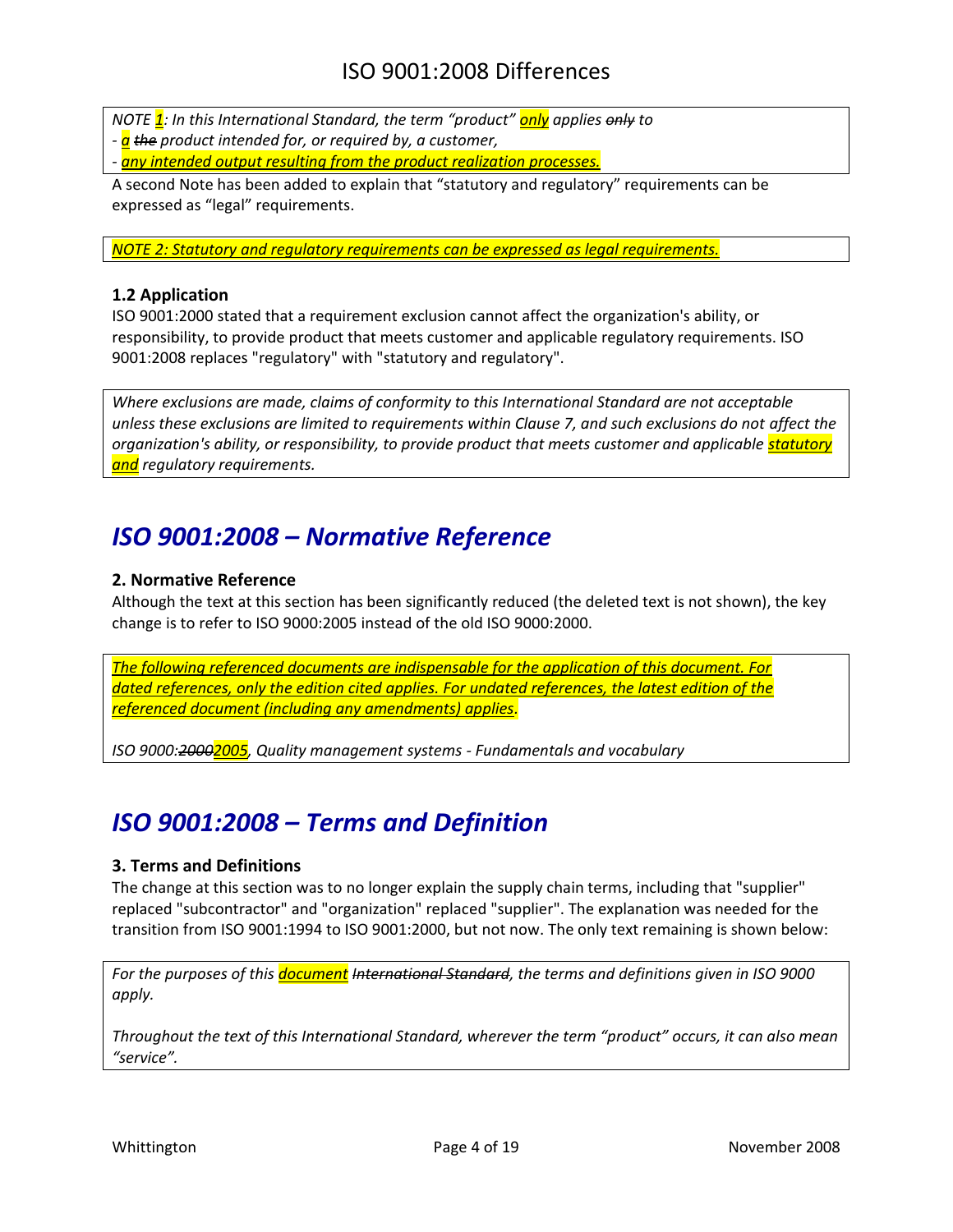# *ISO 9001:2008 - Clause 4*

#### **4. Quality Management System**

#### **4.1 General Requirements**

In 4.1, General Requirements, sub-clause (a), the word "Identify" has been replaced with "Determine".

*a) Identify Determine the processes needed for the quality management system and their application throughout the organization (see 1.2),*

Although similar, the words "Identify" and "Determine" have slightly different meanings. To identify is to recognize or establish something as being a particular thing. To determine is to apply reason and reach a decision. To determine the processes implies more analysis and judgment than merely identifying them.

*e) monitor, measure where applicable, and analyze these processes, and ...*

Processes are monitored, but may not need to be measured. Therefore, the requirement change above indicates processes are only measured where applicable.

Later in clause 4.1, regarding outsourcing:

*Where an organization chooses to outsource any process that affects product conformity with to requirements, the organization shall ensure control over such processes. Control of such The type and extent of control to be applied to these outsourced processes shall be identified defined within the quality management system.*

This addition clarifies that specific controls are to be defined and applied, not just identified. See the new Note 3 below for an explanation of the type and extent of controls for an outsourced process.

The current Note under clause 4.1 has been expanded and two new Notes have been added:

*NOTE*  $\underline{\mathbf{1}}$ *: Processes needed for the quality management system referred to above should include processes for management activities, provision of resources, product realization, and measurement, analysis, and improvement.*

The text above expands from "measurement" to "measurement, analysis, and improvement" to match the title for clause 8. And, by deleting "should", it clearly states that these processes are included.

The new Note below provides an explanation of what is considered an outsourced process.

*NOTE 2: An outsourced process is a process that the organization needs for its quality management system and which the organization chooses to have performed by an external party.*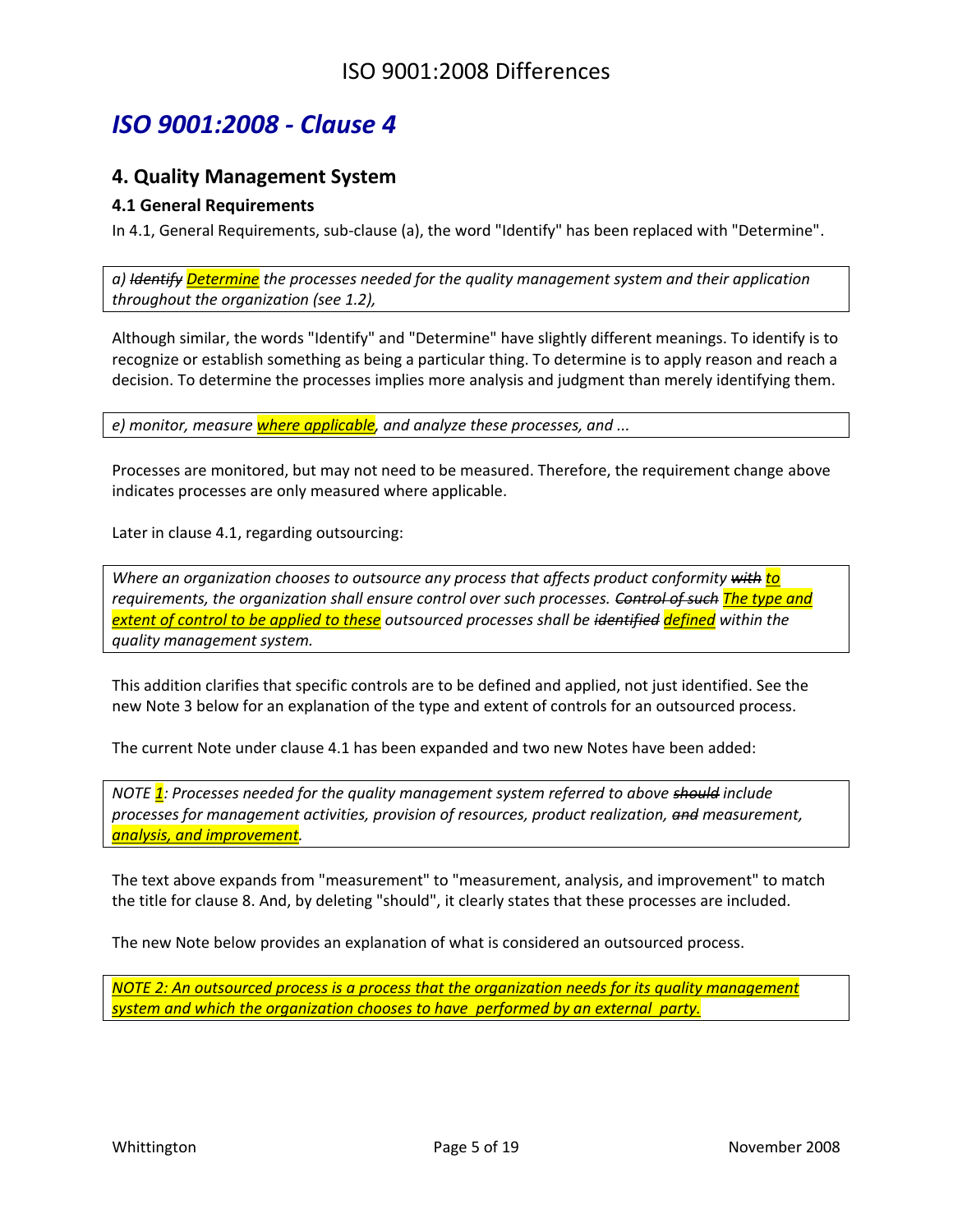The new Note below identifies the factors influencing the control of an outsourced process.

*NOTE 3: Ensuring control over outsourced processes does not absolve the organization of the responsibility of conformity to all customer, statutory, and regulatory requirements. The type and extent of control to be applied to the outsourced process can be influenced by factors such as*

*a) the potential impact of the outsourced process on the organization's capability to provide product that conforms to requirements,*

*b) the degree to which the control for the process is shared;*

*c) the capability of achieving the necessary control through the application of clause 7.4.*

Outsourcing a process to another organization typically involves the purchase of those services. As a result, the requirements of clause 7.4, including the controls mentioned in 7.4.1, apply equally to the supplier selected to perform the outsourced process.

#### **4.2 Documentation Requirements**

#### **4.2.1 General**

The changes in this section are basically just a restructuring of the sub-clauses c), d), and e).

*c) documented procedures and records required by this International Standard, and*

*d) documents, including records, needed determined by the organization to be necessary to ensure the effective planning, operation and control of its processes. ,and*

*e) records required by this International Standard (see 4.2.4).*

You can see that adding "records" to sub-clause (c) allowed sub-clause (e) to be dropped. Sub-clause (d) has been expanded to include the necessary records.

The first Note for clause 4.2.1 has added two more sentences:

*A single document may include the requirements for one or more procedures. A requirement for a documented procedure may be covered by more than one document.*

An example for the first sentence would be satisfying the requirements for documented procedures in 8.5.2, Corrective Action, and 8.5.3, Preventive Action, through one combined Corrective and Preventive Action procedure. An example for the second sentence would be splitting the required procedure for the Control of Documents into two separate documented procedures.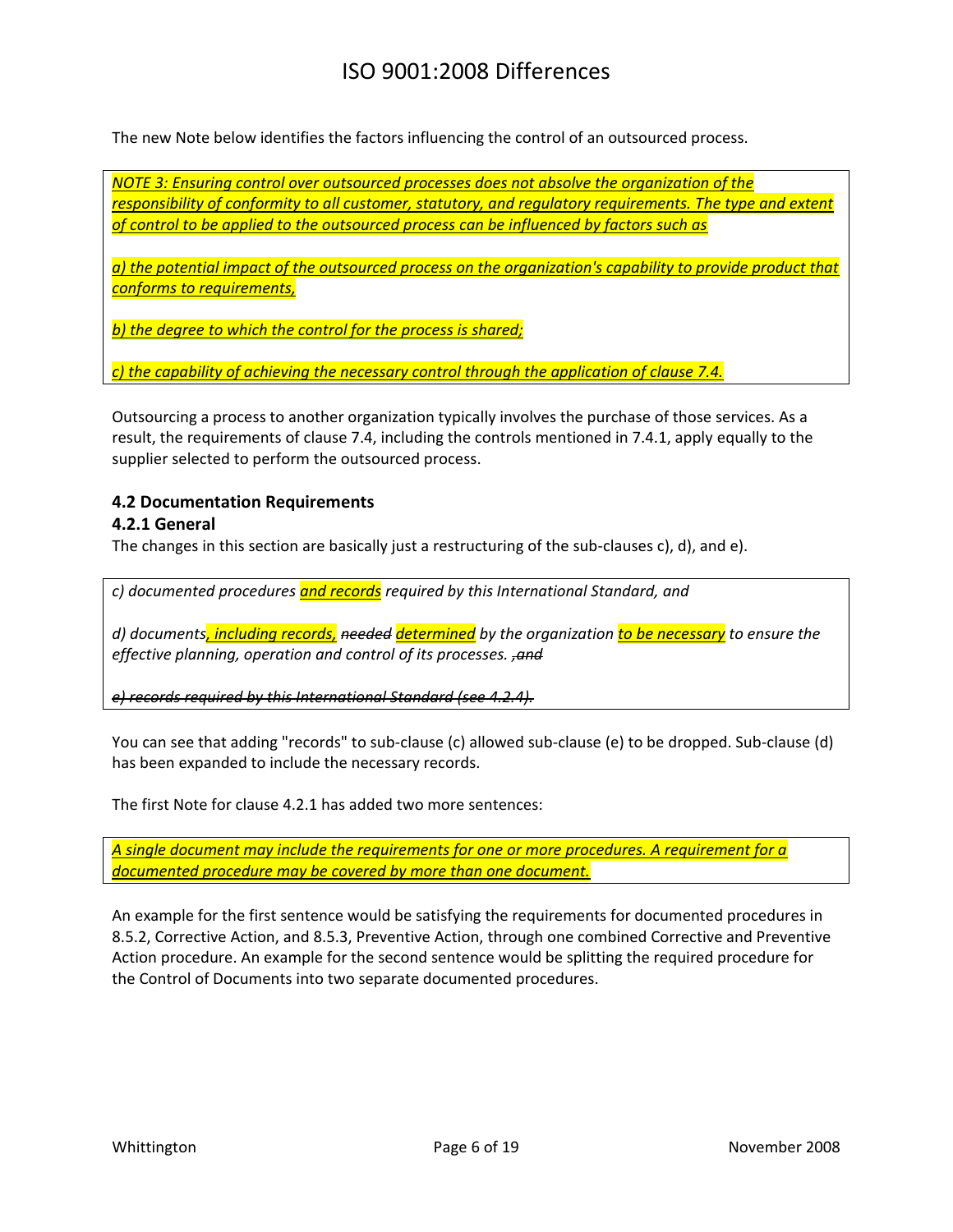#### **4.2.2 Quality Manual**

No changes in ISO 9001:2008.

#### **4.2.3 Control of Documents**

The opening sentence of this clause in ISO 9001:2008 still states that documents required by the quality management system are to be controlled. The only revision to clause 4.2.3 is shown below:

*f) to ensure that documents of external origin determined by the organization to be necessary for the planning and operation of the quality management system are identified and their distribution controlled, and*

The change in sub-clause (f) clarifies that not all external documents have to be identified and controlled; only those needed for the planning and operation of the quality management system.

#### **4.2.4 Control of Records**

The opening sentence for clause 4.2.4 has expanded from records being "maintained" to having them "controlled". Maintaining records would simply keep them in good condition. Controlling the records means to regulate their use.

*Records shall be established and maintained to provide evidence of conformity to requirements and of the effective operation of the quality management system shall be controlled.*

*Records shall remain legible, readily identifiable and retrievable.*

*The organization shall establish a documented procedure shall be established to define the controls needed for the identification, storage, protection, retrieval, retention time, and disposition of records.*

*Records shall remain legible, readily identifiable, and retrievable.*

The requirement for a documented Record Control procedure has been rewritten, but the content is basically the same. It is now a separate paragraph for emphasis and moved up in the section.

Note that "retention time" has been reduced to "retention". And, you can see that records must still remain legible, readily identifiable, and retrievable. This requirement is now a separate paragraph and moved to the end of clause 4.2.4.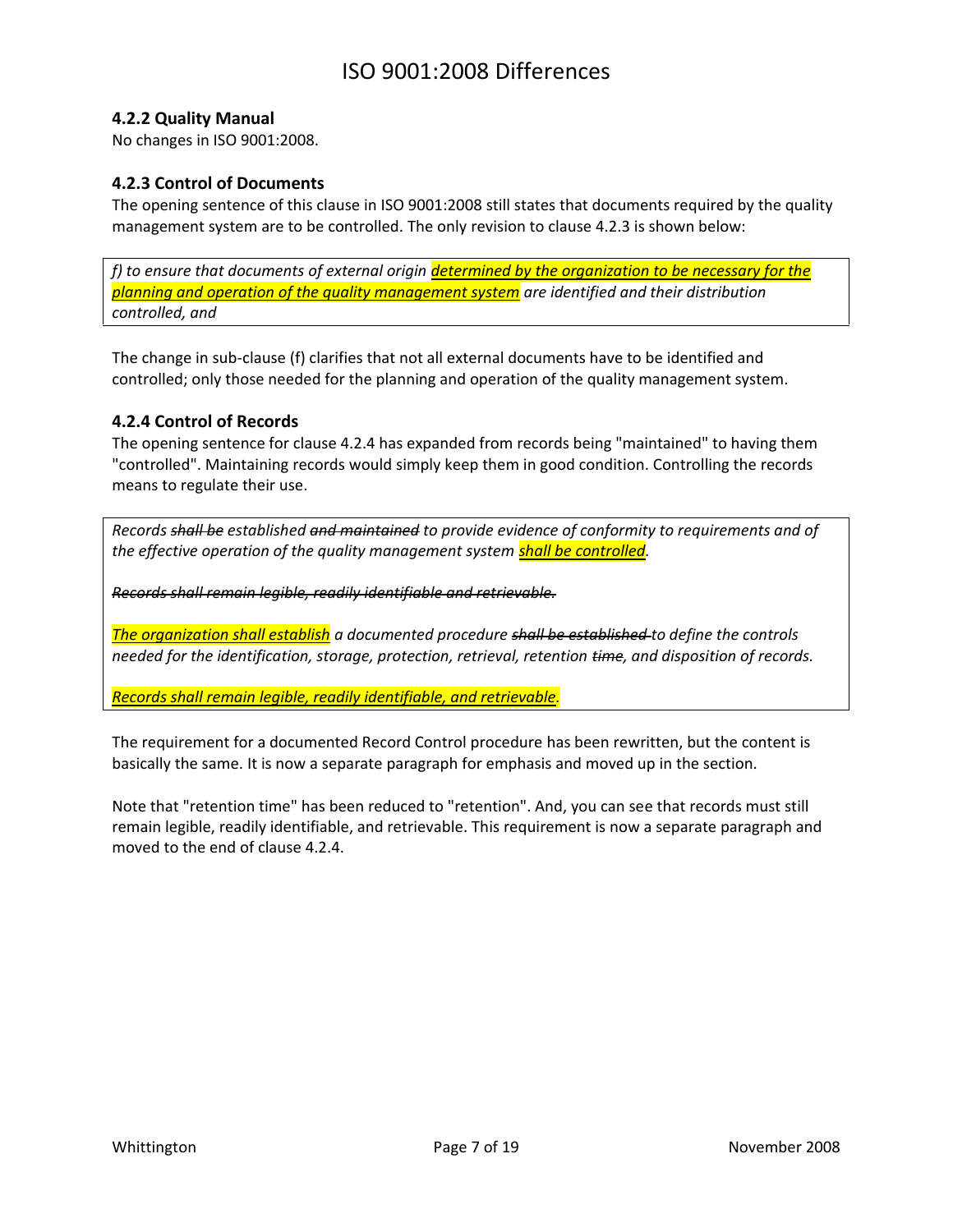# *ISO 9001:2008 - Clause 5*

#### **5. Management Responsibility**

**5.1 Management Commitment 5.2 Customer Focus 5.3 Quality Policy 5.4 Planning** No changes in ISO 9001:2008 for clauses 5.1 through 5.4.

#### **5.5 Responsibility, Authority, and Communication**

#### **5.5.1 Responsibility and Authority**

No changes in ISO 9001:2008.

#### **5.5.2 Management Representative**

Most organizations already appoint a Management Representative that is a member of their own management team. The change below clarifies that requirement.

*Top management shall appoint a member of the organization's management who, irrespective of other responsibilities, shall have responsibility and authority that includes:* 

Some companies in the past have outsourced the Management Representative role to someone in a different organization, or even to their consultant. This text change may be aimed at that practice.

#### **5.5.3 Internal Communication**

No changes in ISO 9001:2008.

#### **5.6 Management Review**

No changes in ISO 9001:2008.

# *ISO 9001:2008 - Clause 6*

#### **6. Resource Management**

#### **6.1 Provision of Resources**

No changes in ISO 9001:2008.

#### **6.2 Human Resources**

#### **6.2.1 General**

The revision below changes from work affecting "product quality" to work affecting "conformity to product requirements". Since quality is the degree to which a set of inherent characteristics fulfils requirements, then product quality would be the degree of conformity to product requirements.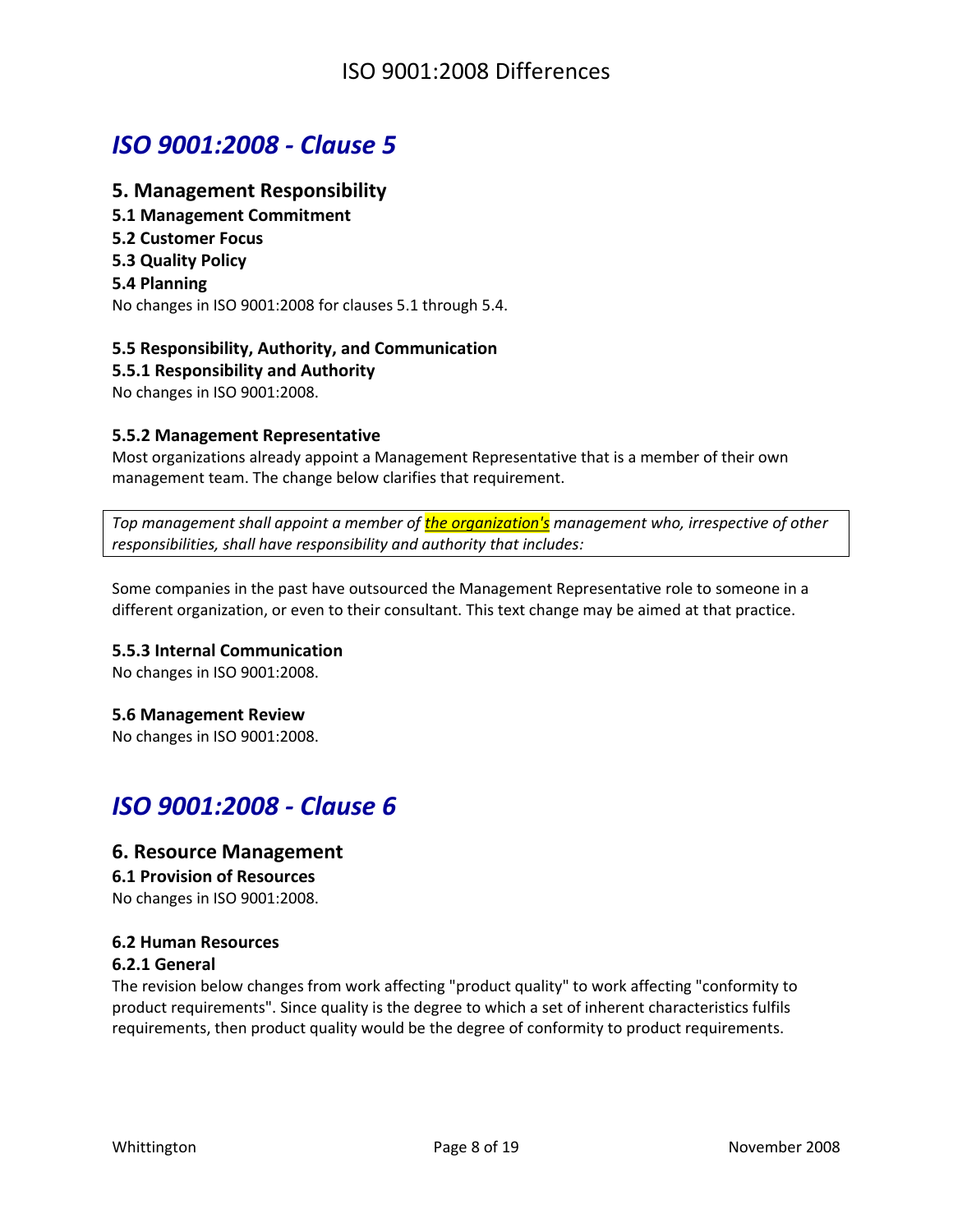*Personnel performing work affecting conformity to product quality requirements shall be competent on the basis of appropriate education, training, skills and experience.*

The revision above should not be viewed as a new requirement. Anyone performing, verifying, or managing work within the scope of the quality management system, including supporting services, can affect conformity to product requirements. A new Note has been added to 6.2.1 to explain this point.

*NOTE: Conformity to product requirements can be affected directly or indirectly by personnel performing any task within the quality management system.*

#### **6.2.2 Competence, Training, and Awareness, and Training**

This clause title has been changed from "Competence, Awareness, and Training" to "Competence, Training, and Awareness". Awareness comes from some form of training and should be last in the title. And, that is also the sequence of the requirements as listed within clause 6.2.2.

The change in 6.2.1 from "product quality" to "product requirements" has been made to this sub-clause:

*a) determine the necessary competence for personnel performing work affecting conformity to product quality requirements,*

Use below of the phrase "where applicable" recognizes that training or other actions may not be necessary, since individuals may already have the necessary competence. And, since "these needs" could be taken out of context, the requirement has been revised to specifically mention competence.

*b) where applicable, provide training or take other actions to satisfy these needs achieve the necessary competence,* 

#### **6.3 Infrastructure**

The only change in 6.3 was to add "information systems" as an example of a supporting service.

*c) supporting services (such as transport, or communication, or information systems).*

#### **6.4 Work Environment**

The only change in 6.4 was to add a Note to explain the term "work environment" by giving examples of work environment conditions for achieving conformity to product requirements.

*NOTE: The term "work environment" relates to those conditions under which work is performed including physical, environmental, and other factors (such as noise, temperature, humidity, lighting, or weather).*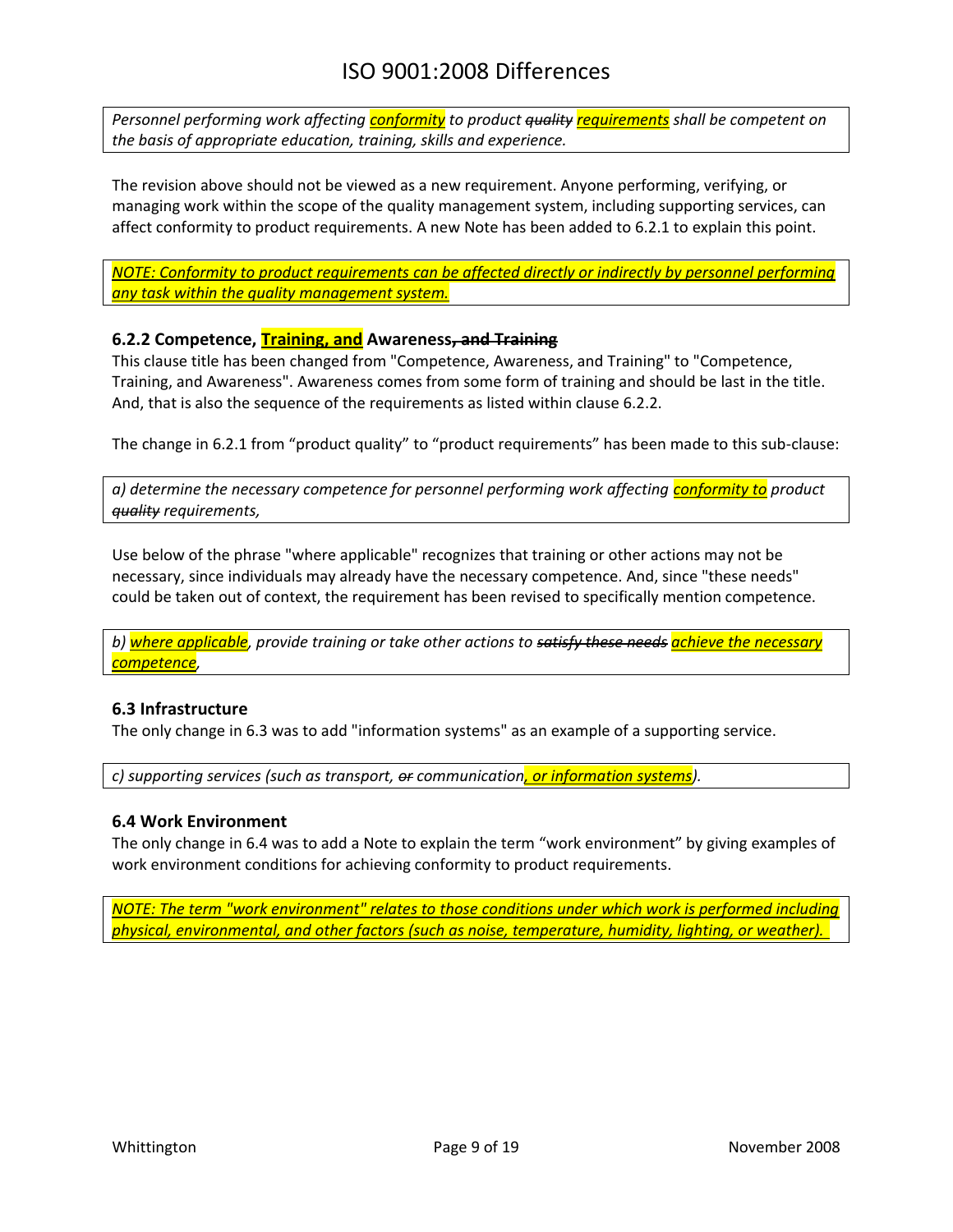# *ISO 9001:2008 - Clause 7*

#### **7. Product Realization**

#### **7.1 Planning of Product Realization**

The only significant change to the text of clause 7.1 is the addition of "measurement" as one of the required activities to be determined during the planning of product realization.

*In planning product realization, the organization shall determine the following, as appropriate: b) the need to establish processes, and documents, and to provide resources specific to the product;*

*c) required verification, validation, monitoring, measurement, inspection and test activities specific to the product and the criteria for product acceptance;* 

#### **7.2 Customer-Related Processes**

#### **7.2.1 Determination of Requirements Related to the Product**

The change below from "related" to "applicable" shifts from determining legal requirements that are merely associated with the product to those that are relevant and can be applied to the product.

*The organization shall determine:* 

*c) statutory and regulatory requirements related applicable to the product, and*

Since the bulleted list for 7.2.1 begins with "The organization shall determine", the use of the word "determined" again in the entry below was not appropriate. The new text clarifies that the additional requirements "considered necessary" must be determined.

*d) any additional requirements determined considered necessary by the organization.*

Organizations may not have considered the breadth of post-delivery activities as described by the new Note below.

*NOTE: Post delivery activities include, for example, actions under warranty provisions, contractual obligations such as maintenance services, and supplementary services such as recycling or final disposal.*

#### **7.2.2 Review of Requirements Related to the Product**

#### **7.2.3 Customer Communication**

No changes in ISO 9001:2008.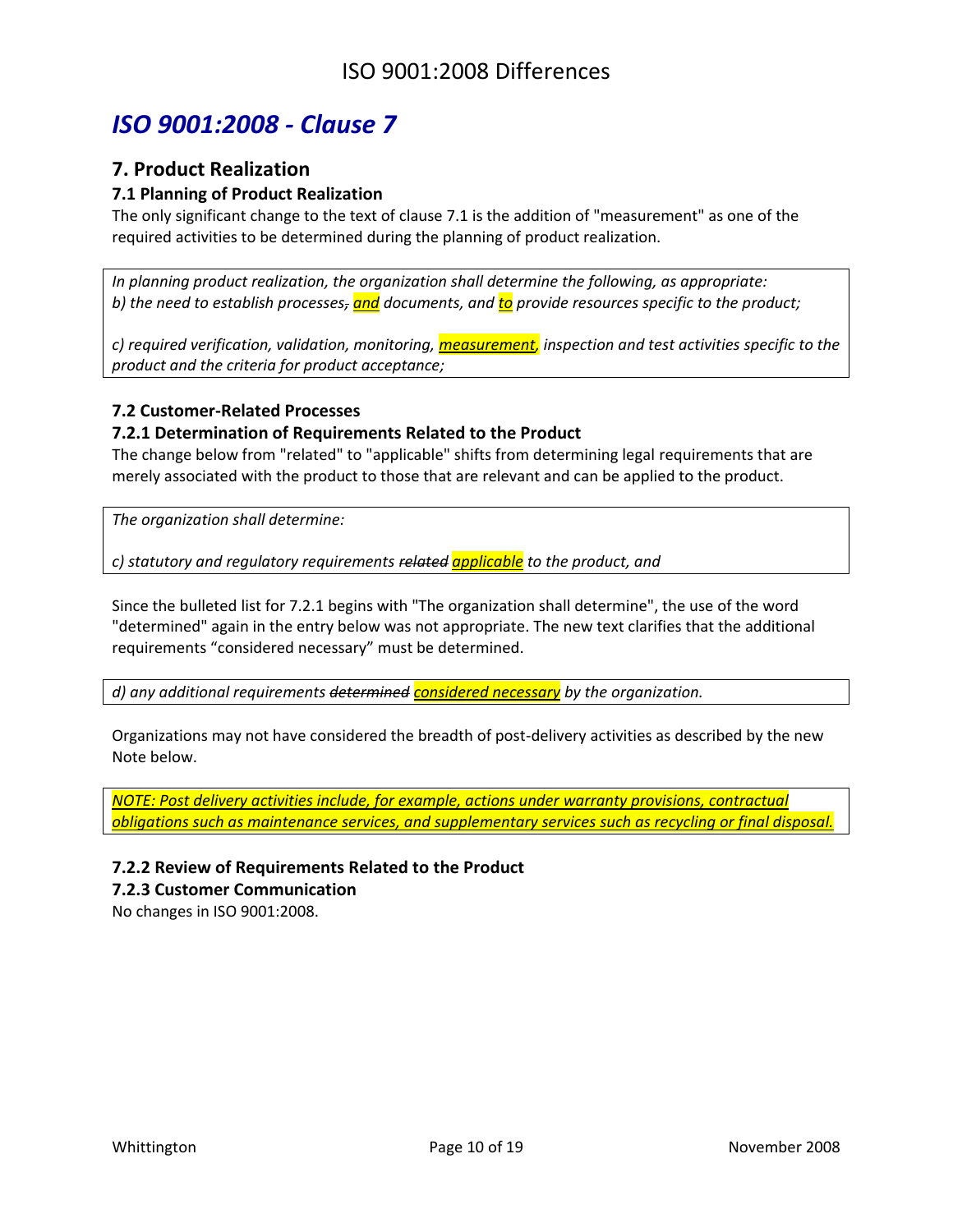#### **7.3 Design and Development**

#### **7.3.1 Design and Development Planning**

Clause 7.3.1.b continues to state that the organization must determine the review, verification, and validation appropriate for each design and development stage. The new Note below explains that although review, verification, and validation have distinct goals, they can be carried out separately or in any combination.

*NOTE: Design and development review, verification and validation have distinct purposes. They can be conducted and recorded separately or in any combination, as suitable for the product and the organization.*

#### **7.3.2 Design and Development Inputs**

This clause continues to require the design and development inputs to be determined and records to be maintained. It lists several types of requirements to be included. The revision below simply changes from "These inputs" to "The inputs".

*These The inputs shall be reviewed for adequacy. Requirements shall be complete, unambiguous and not in conflict with each other.* 

#### **7.3.3 Design and Development Outputs**

The change below removes the unnecessary word, "provided". It also switches from "a form that enables verification" to "a form suitable for verification". To enable something is to make it possible. However, to be suitable means it is meant for use, or in this case, for verification.

*The outputs of design and development shall be provided in a form that enables suitable for verification against the design and development input and shall be approved prior to release.*

The change below was to simply remove the word "for".

*b) provide appropriate information for purchasing, production, and for service provision,*

The new Note below reminds the reader that clause 7, Production and Service Provision, includes subclause 7.5.5, Preservation of Product. Why do that? To indicate that the design output should consider product preservation, e.g., product packaging.

*NOTE: Information for production and service provision can include details for the preservation of product.*

- **7.3.4 Design and Development Review**
- **7.3.5 Design and Development verification**

#### **7.3.6 Design and Development Validation**

No changes in ISO 9001:2008 for clauses 7.3.4 through 7.3.6.

#### **7.3.7 Control of Design and Development Changes**

The two paragraphs in this section were merged into one paragraph. No text changes.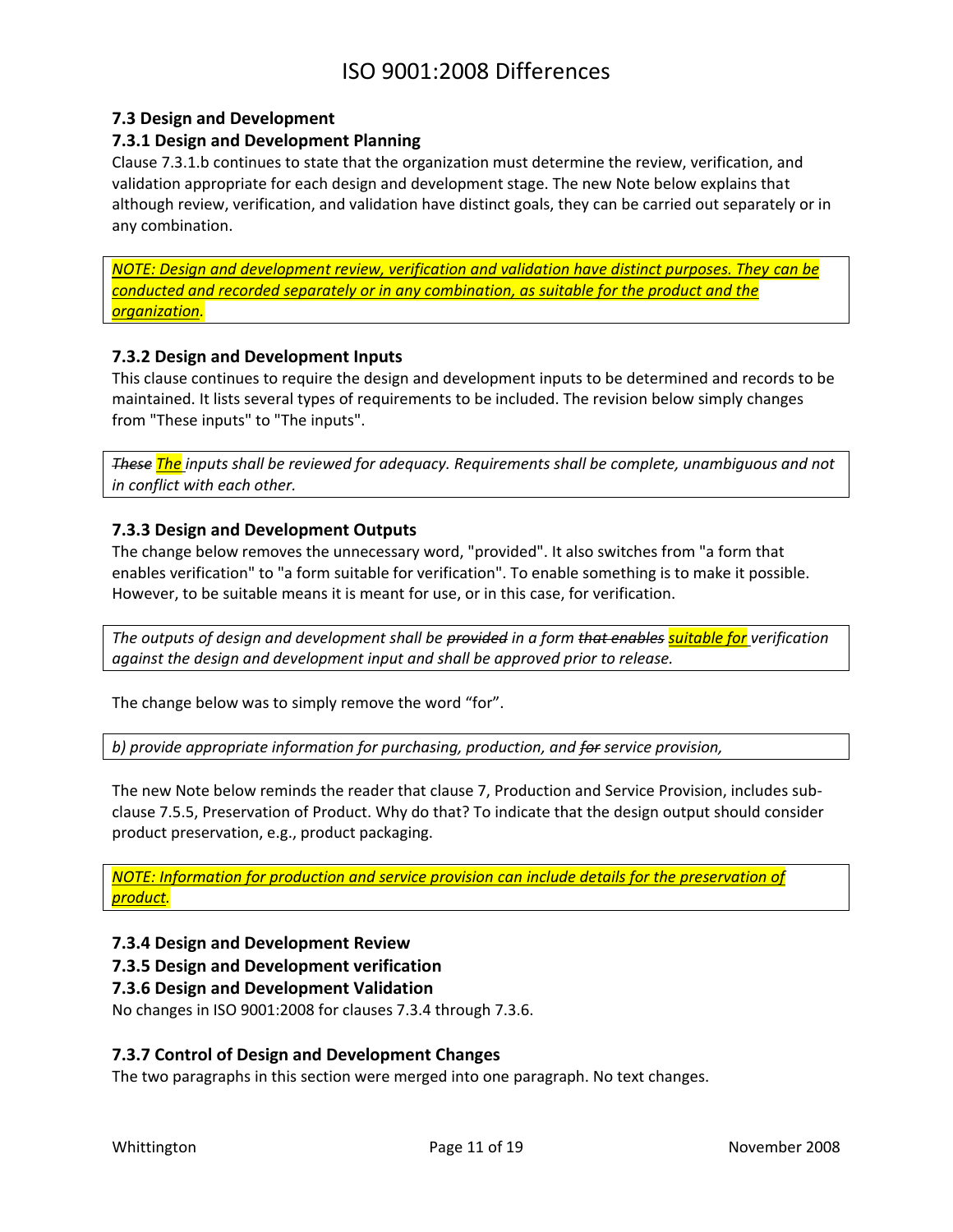#### **7.4 Purchasing**

No changes in ISO 9001:2008.

#### **7.5 Production and Service Provision 7.5.1 Control of Production and Service Provision**

This clause continues to require planning and carrying out production and service provision under controlled conditions. However, two of the listed six conditions have been revised.

Later in the standard, the title of clause 7.6 has been changed to refer to the control of monitoring and measuring "equipment" instead of "devices", therefore, the terminology has been changed below:

*d) the availability and use of monitoring and measuring devices equipment,*

The change below simply clarifies that the implementation activities are those related to the "product".

*f) the implementation of product release, delivery, and post-delivery activities.*

#### **7.5.2 Validation of Processes for Production and Service Provision**

The revised text in this clause makes clear that any process output that can't be verified may result in deficiencies becoming known only after the product is in use or the service has been delivered.

*The organization shall validate any processes for production and service provision where the resulting output cannot be verified by subsequent monitoring or measurement. This includes any processes where and, as a consequence, deficiencies become apparent only after the product is in use or the service has been delivered.*

#### **7.5.3 Identification and Traceability**

This clause continues to state that, where appropriate, the organization must identify the product by suitable means "throughout product realization". The text below refers to inspection and test status of the product, and some organizations may have thought it only applied to the final product. The revision below clarifies that identifying the product monitoring and measurement status applies throughout product realization, from received product to final product, including in-process product.

*The organization shall identify the product status with respect to monitoring and measurement requirements throughout product realization.*

By moving the "records" reference to the end of the sentence below, the meaning has expanded from recording the product identification, to keeping any type of record associated with product traceability.

*Where traceability is a requirement, the organization shall control and record the unique identification of the product and maintain records (see 4.2.4).*

#### **7.5.4 Customer Property**

The change below reads better, but hasn't changed the requirement to report customer property issues to the customer and keep records.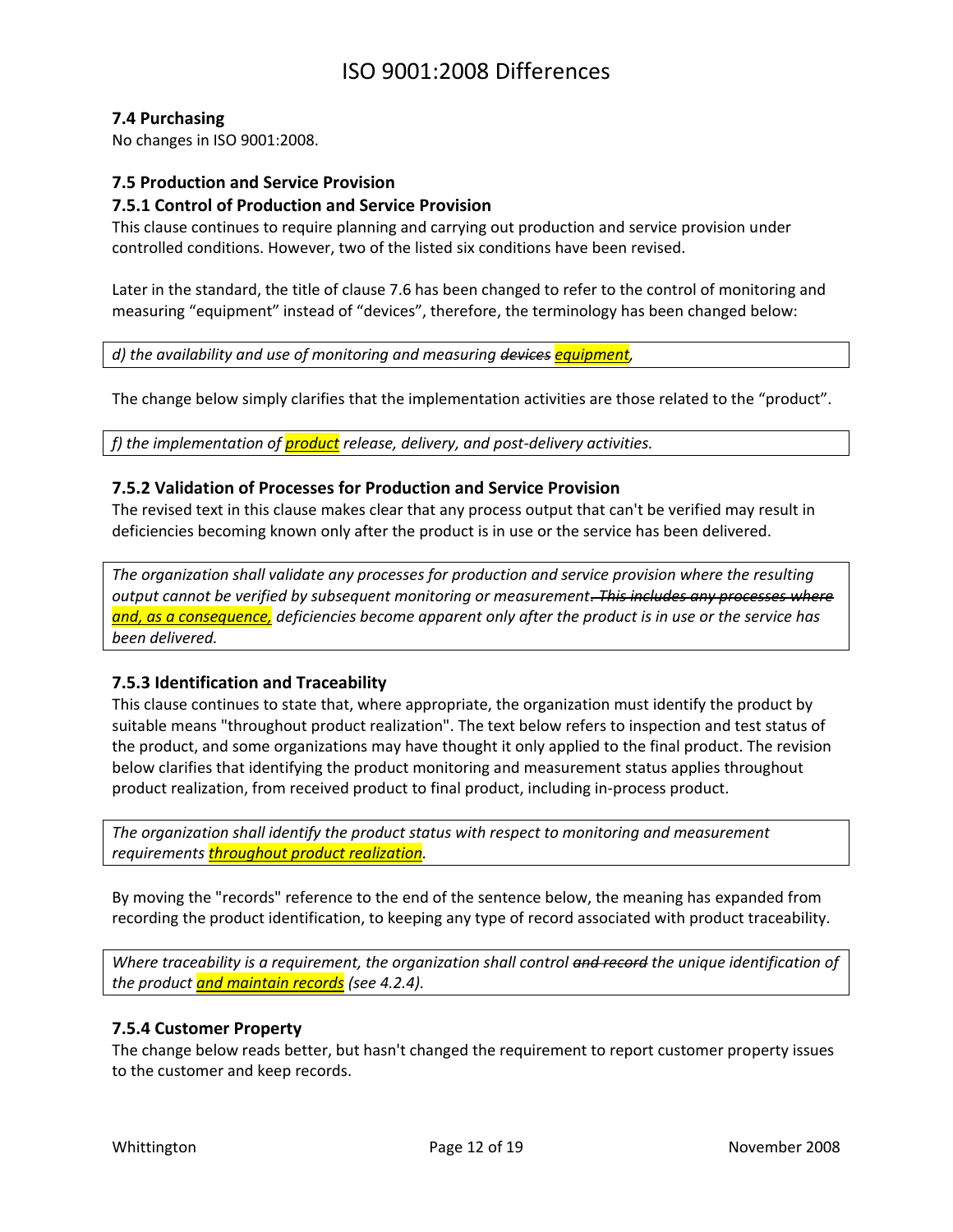*If any customer property is lost, damaged, or otherwise found to be unsuitable for use, this shall be reported the organization shall report this to the customer and records maintained maintain records (see 4.2.4).*

The existing Note in 7.5.4 has been revised to include "personal data" as an example of customer property, broadening its applicability to more organizations, especially service organizations.

*NOTE: Customer property can include intellectual property and personal data.* 

#### **7.5.5 Preservation of product**

If anyone was confused over the meaning of "conformity of product" in the current text, using "conformity to requirements" should be easier to understand in the new text.

*The organization shall preserve the conformity of product during internal processing and delivery to the intended destination in order to maintain conformity to requirements.*

The current requirement that begins with, "This preservation shall include", doesn't give the flexibility to include, or not include, the identification, handling, packaging, storage, and protection of the product. The change below allows product preservation to be applied as applicable.

*This As applicable, preservation shall include identification, handling, packaging, storage, and protection. Preservation shall also apply to the constituent parts of a product.*

#### **7.6 Control of Monitoring and Measuring Devices Equipment**

The second clause title to change in ISO 9001:2008 is clause 7.6, where "devices" has been changed to "equipment". The term equipment was already used in several places in clause 7.6. The term "devices" has a broader scope and could include non-equipment types of tools. Equipment is the better choice for this calibration clause.

The changes to the clause below are to replace "devices" with "equipment" and to remove the reference to clause 7.2.1, Determination of Requirements Related to the Product.

*The organization shall determine the monitoring and measurement to be undertaken and the monitoring and measuring devices equipment needed to provide evidence of conformity of product to determined requirements (see 7.2.1).*

A minor change to 7.6 (a) is shown below. This requirement went from "calibrated or verified" to "calibrated or verified, or both", meaning a type of equipment might be calibrated and/or verified.

*Where necessary to ensure valid results, measuring equipment shall:* 

*a) be calibrated or verified, or both, at specified intervals, or prior to use, against measurement standards traceable to international or national measurement standards; where no such standards exist, the basis used for calibration or verification shall be recorded (see 4.2.4);*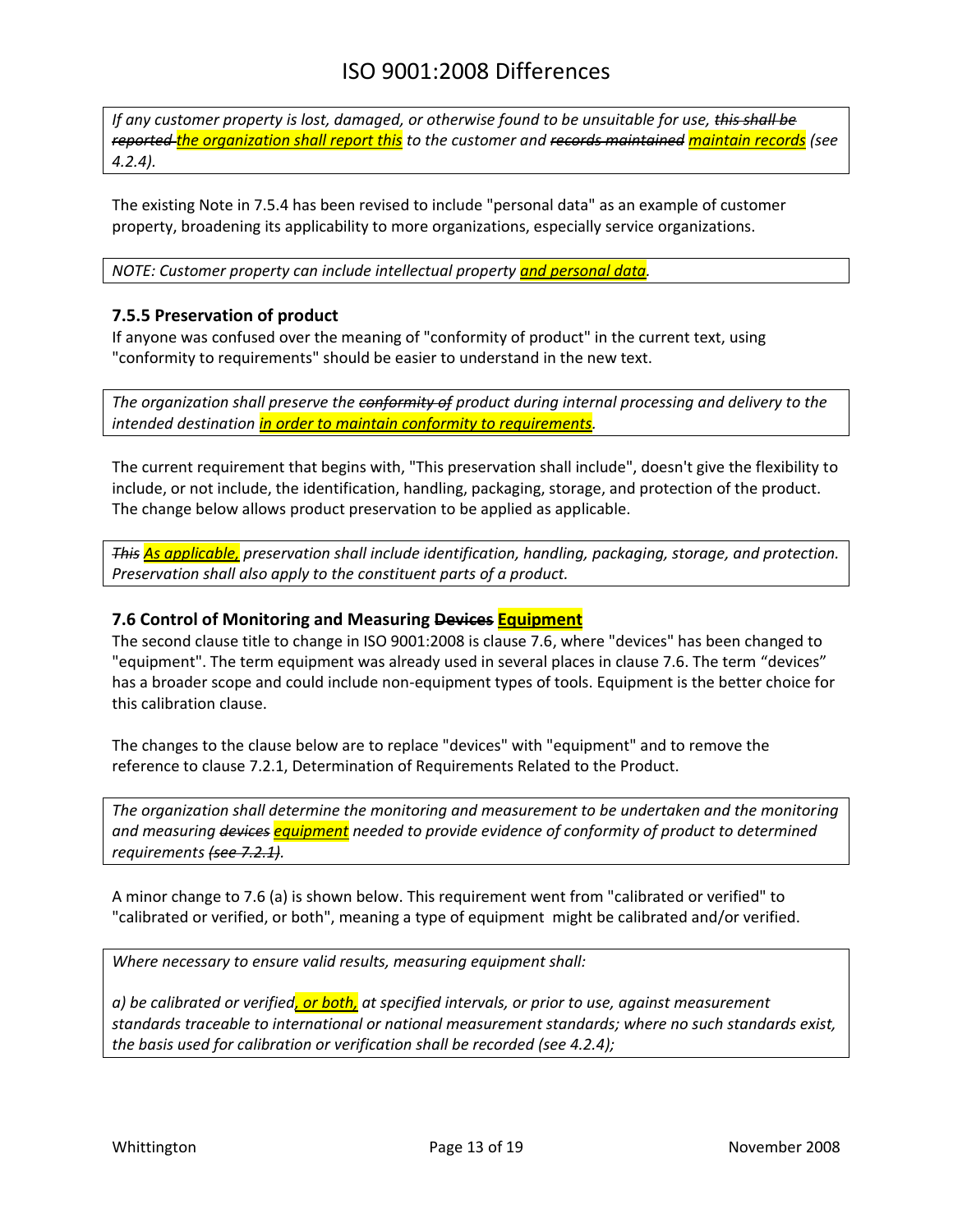The prior statement below, that measuring equipment must "be identified" sounded like the organization was to add identification. However, the measuring equipment may come with the identification already in place.

*c) be identified have identification to enable in order to determine the its calibration status to be determined;*

The text below was split from its old paragraph and made a standalone sentence for emphasis.

*Records of the results of calibration and verification shall be maintained (see 4.2.4).*

Software development organizations may have been unsure how to "confirm", per clause 7.6, that software used for monitoring and measurement has the ability to satisfy the intended application.

A new Note was added to explain that confirmation of software would typically include verification and configuration management.

*NOTE: Confirmation of the ability of computer software to satisfy the intended application would typically include its verification and configuration management to maintain its suitability for use.*

The prior Note for clause 7.6 was dropped. It referred the reader to the ISO 10012-1 and ISO 10012-2 standards for guidance. Although these standards have been replaced with ISO 10012:2003, the reference was not retained.

*NOTE: See ISO 10012-1 and ISO 10012-2 for guidance.*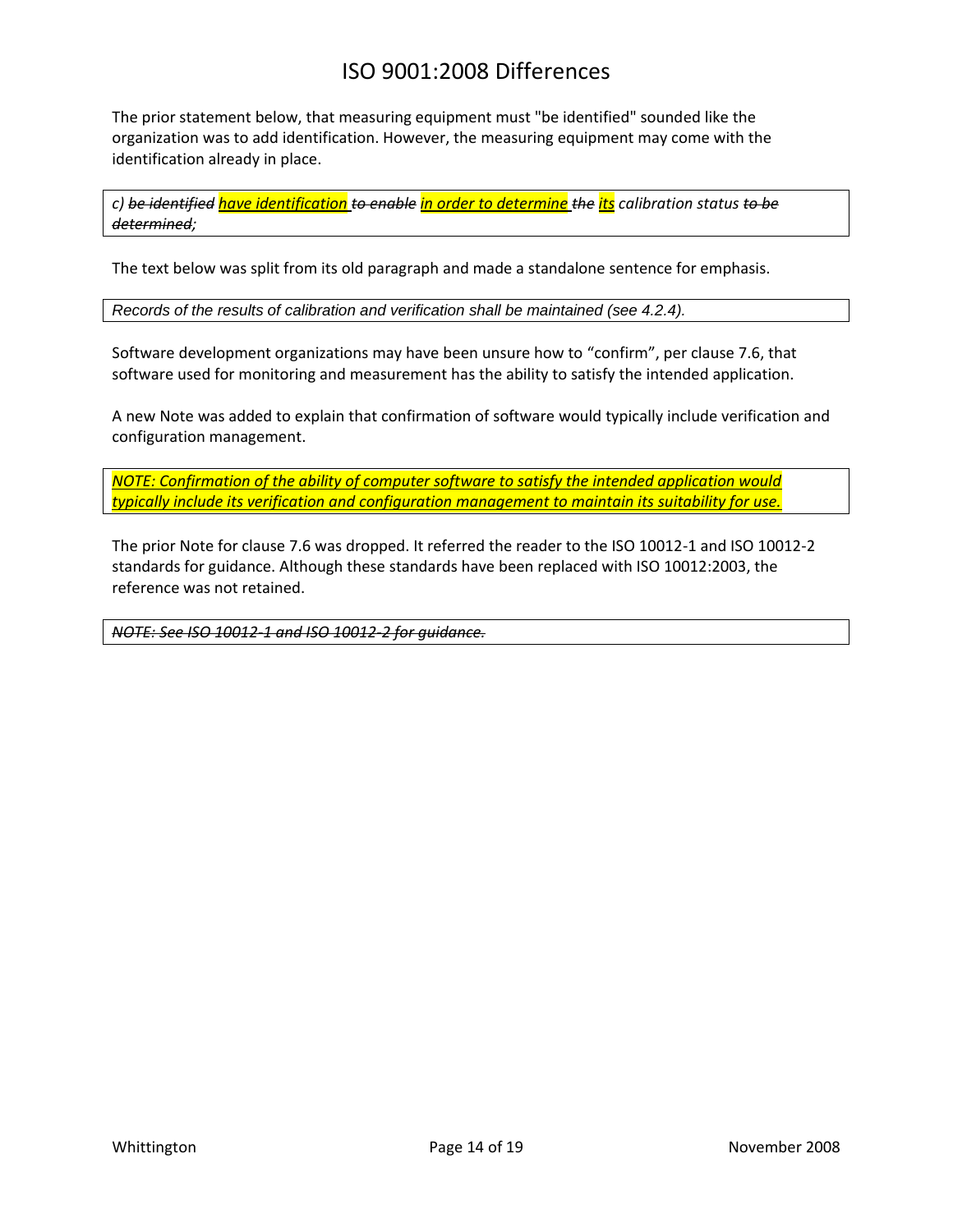# *ISO 9001:2008 - Clause 8*

#### **8. Measurement, Analysis, and Improvement**

#### **8.1 General**

The prior use of "conformity of the product" has been revised to "conformity to product requirements".

*The organization shall plan and implement the monitoring, measurement, analysis, and improvement processes needed*

*a) to demonstrate conformity of the to product requirements,*

#### **8.2 Monitoring**

#### **8.2.1 Customer Satisfaction**

A new Note has been added to clause 8.2.1 to provide examples of monitoring customer perceptions.

*NOTE: Monitoring customer perception can include obtaining input from sources such as customer satisfaction surveys, customer data on delivered product quality, user opinion surveys, lost business analysis, compliments, warranty claims, dealer reports.*

#### **8.2.2 Internal Audit**

The change below was to simply add the word "The" at the beginning of the sentence.

*The Sselection of auditors and conduct of audits shall ensure objectivity and impartiality of the audit process.*

The requirement below was edited to emphasize the need for a documented procedure (by placing it first in the sentence). Also, "establishing records" has been moved ahead of "reporting results" in the list of topics to be defined in the procedure. Records are being captured throughout the audit and should be listed before the reporting of results.

*A documented procedure shall be established to define the responsibilities and requirements for planning and conducting audits, establishing records and reporting results.*

*The responsibilities and requirements for planning and conducting audits, and for reporting results and maintaining records (see 4.2.4) shall be defined in a documented procedure.* 

The new sentence below highlights the need to maintain records of the audit and its results. The reference in the old text to 4.2.4 for record control was moved to this new sentence.

*Records of the audits and their results shall be maintained (see 4.2.4).*

Expanding from "actions" to "any necessary corrections and corrective actions" reminds us that an immediate correction might be needed before determining the cause of the nonconformity and taking corrective action to prevent its recurrence. Clause 8.2.3 also refers to corrections and corrective actions.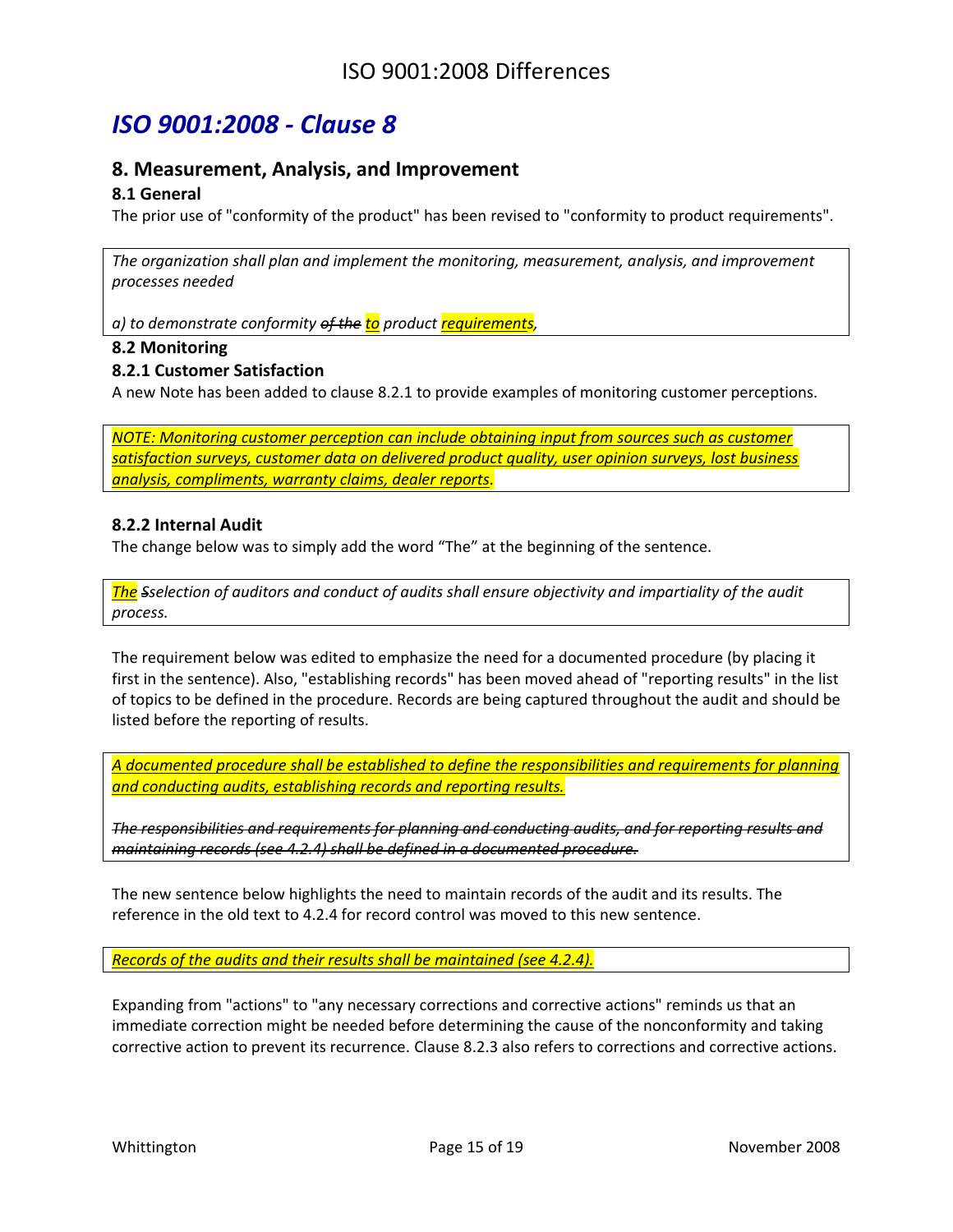*The management responsible for the area being audited shall ensure that any necessary corrections and corrective actions are taken without undue delay to eliminate detected nonconformities and their causes.*

The reference in the Note below to the withdrawn ISO 10011, Guidelines for Auditing Quality Systems, has been replaced with a reference to ISO 19011, Guidelines for Quality and/or Environmental Management Systems Auditing.

*NOTE: See ISO 10011-1, ISO 10011-2 and ISO 10011-3 ISO 19011 for guidance.*

#### **8.2.3 Monitoring and Measurement of Processes**

This clause requires applying suitable methods for monitoring and measuring processes to demonstrate their ability to achieve planned results. For some supporting processes, these results are only indirectly related to product conformity. Therefore, the reference to product conformity was moved from this paragraph to the new Note below.

*When planned results are not achieved, correction and corrective action shall be taken, as appropriate, to ensure conformity of the product.* 

What is a "suitable" method for monitoring and measuring processes? The Note below says to consider the type and extent of monitoring or measurement based on the impact of the process on conformity to product requirements and system effectiveness.

*NOTE: When determining suitable methods, it is advisable that the organization consider the type and extent of monitoring or measurement appropriate to each of its processes in relation to their impact on the conformity to product requirements and on the effectiveness of the quality management system.*

#### **8.2.4 Monitoring and Measurement of Product**

*The organization shall monitor and measure the characteristics of the product to verify that product requirements have been met. This shall be carried out at appropriate stages of the product realization process in accordance with the planned arrangements (see 7.1). Evidence of conformity with the acceptance criteria shall be maintained.*

The requirement to maintain evidence of conformity with acceptance criteria has been moved from the paragraph below to the paragraph above. And, the release of product is not to the next in-process stage, but for delivery to the customer.

*Evidence of conformity with the acceptance criteria shall be maintained. Records shall indicate the person(s) authorizing release of product for delivery to the customer (see 4.2.4).*

The requirement below has been edited to clarify that the release of product and delivery of service is to the customer.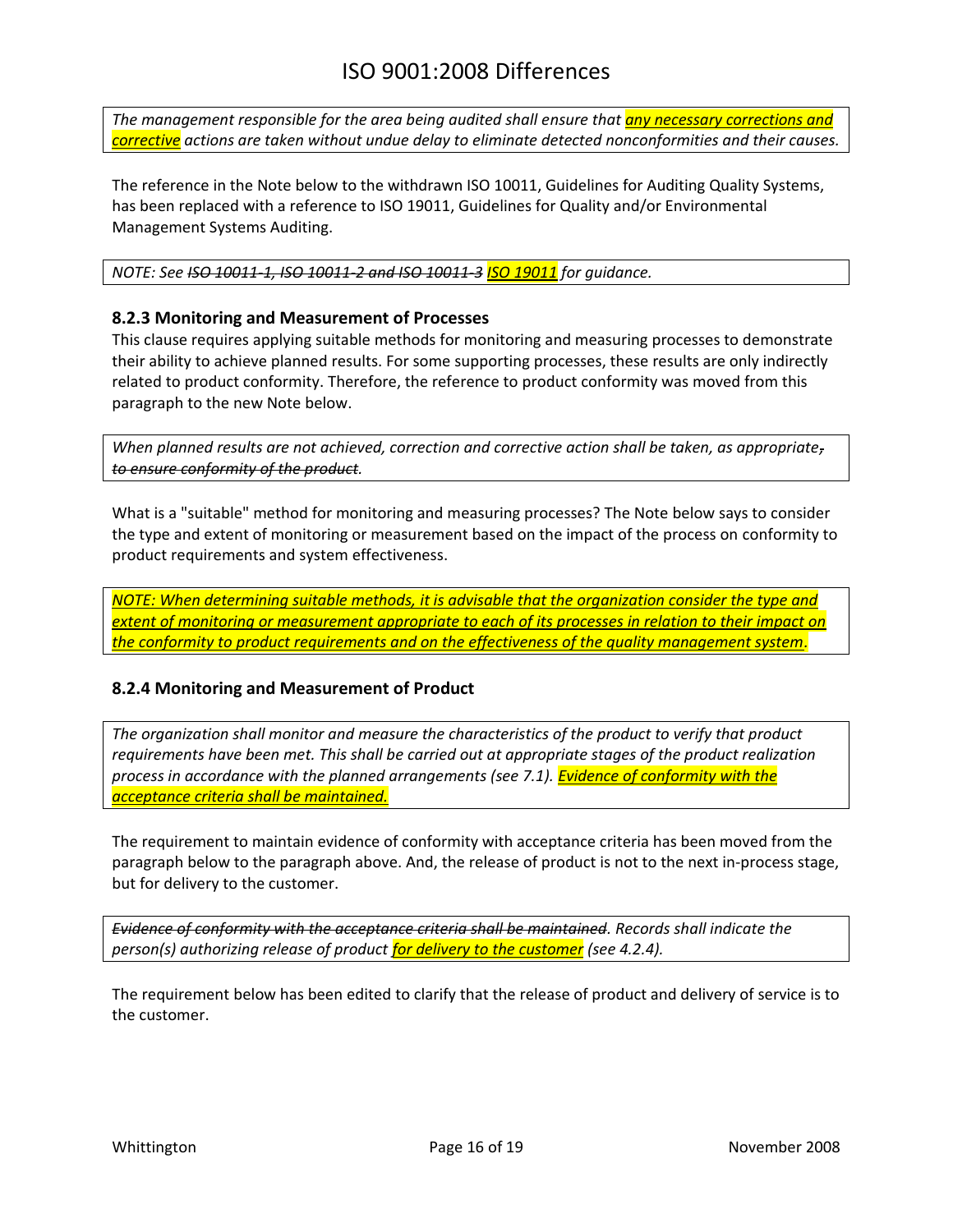*The release of product release and delivery of service delivery to the customer shall not proceed until the planned arrangements (see 7.1) have been satisfactorily completed, unless otherwise approved by a relevant authority and, where applicable, by the customer.*

#### **8.3 Control of Nonconforming Product**

The sentence below has been edited to begin with (instead of end with) the requirement for a documented procedure.

*A documented procedure shall be established to define Tthe controls and related responsibilities and authorities for dealing with nonconforming product. shall be defined in a documented procedure.* 

The requirement below adds "where applicable", meaning where relevant and suitable, to deal with nonconforming product in one or more of the four ways listed.

*Where applicable, Tthe organization shall deal with nonconforming product by one or more of the following ways:*

The new entry below, in the list of ways to deal with nonconforming product, is edited text from the last sentence in clause 8.3 to become part of the list of ways to deal with nonconforming product.

*d) by taking action appropriate to the effects, or potential effects, of the nonconformity when nonconforming product is detected after delivery or use has started.*

The deleted text below wasn't actually deleted, just moved from paragraph 3 to paragraph 4.

*Records of the nature of nonconformities and any subsequent actions taken, including concessions obtained, shall be maintained (see 4.2.4).* 

The text below was moved from paragraph 4 to become paragraph 3. The requirement is nearer the list of ways for dealing with nonconforming product, which includes taking action to eliminate the detected nonconformity, e.g., rework. Therefore, the requirement for re-verification in that situation is nearby.

*When nonconforming product is corrected it shall be subject to re-verification to demonstrate conformity to the requirements.* 

The requirement in paragraph 4 below is from paragraph 3. No changes were made. Since it includes "subsequent actions", e.g., re-verification, it is appropriate for recordkeeping to be last in the section.

*Records of the nature of nonconformities and any subsequent actions taken, including concessions obtained, shall be maintained (see 4.2.4)*

The deleted text below was moved to entry (d) in the list of ways to deal with nonconforming product.

*When nonconforming product is detected after delivery or use has started, the organization shall take action appropriate to the effects, or potential effects, of the nonconformity.*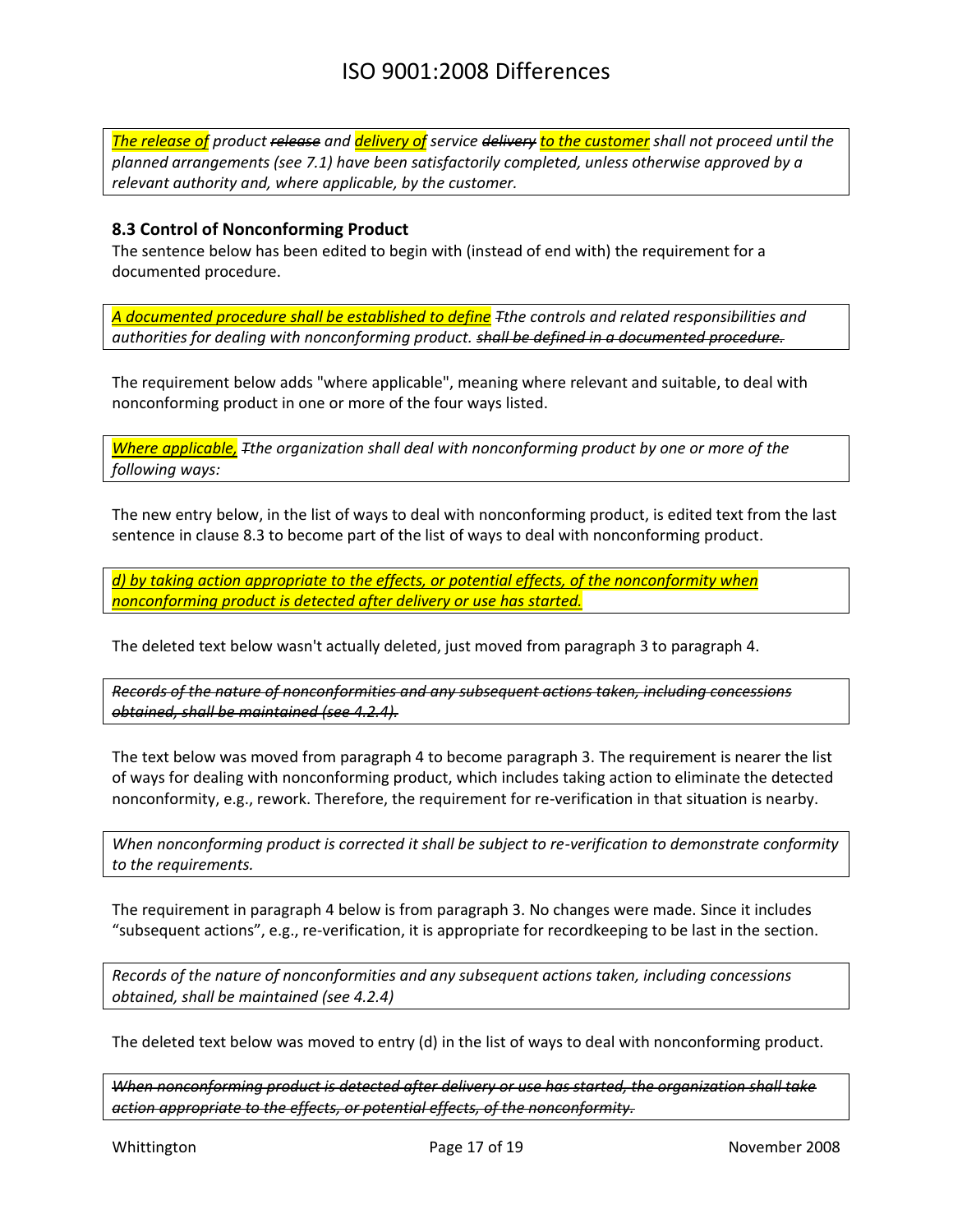#### **8.4 Analysis of Data**

The analysis of data provides information on customer satisfaction, conformity to product requirements, characteristics and trends of processes and products, and suppliers. The changes below were to revise a reference (from 7.2.1 to 8.2.4) and to add new references (8.2.3, 8.2.4, and 7.4).

*The analysis of data shall provide information relating to*

*a) customer satisfaction (see 8.2.1)*

*b) conformity to product requirements (see 7.2.1) (see 8.2.4),*

*c) characteristics and trends of processes and products, including opportunities for preventive action (see 8.2.3 and 8.2.4), and*

*d) suppliers (see 7.4).*

#### **8.5 Improvement**

#### **8.5.1 Continual Improvement**

No changes in ISO 9001:2008.

#### **8.5.2 Corrective Action**

The requirement below switched from "cause" to "causes" to match with "nonconformities" and to be consistent with a similar sentence in 8.5.3, Preventive Action.

*The organization shall take action to eliminate the cause causes of nonconformities in order to prevent recurrence.*

ISO 9000:2005 defines "review" as an activity to determine the effectiveness of a subject to achieve established objectives. However, the "reviewing" in the requirement below was often interpreted as checking to see if an action was taken, instead of determining its effectiveness. It has been clarified.

*f) reviewing the effectiveness of the corrective action taken.*

#### **8.5.3 Preventive Action**

As explained under 8.5.2, Corrective Action, the "reviewing" of the action has been clarified to include determining the effectiveness of the action.

*e) reviewing the effectiveness of the preventive action taken.*